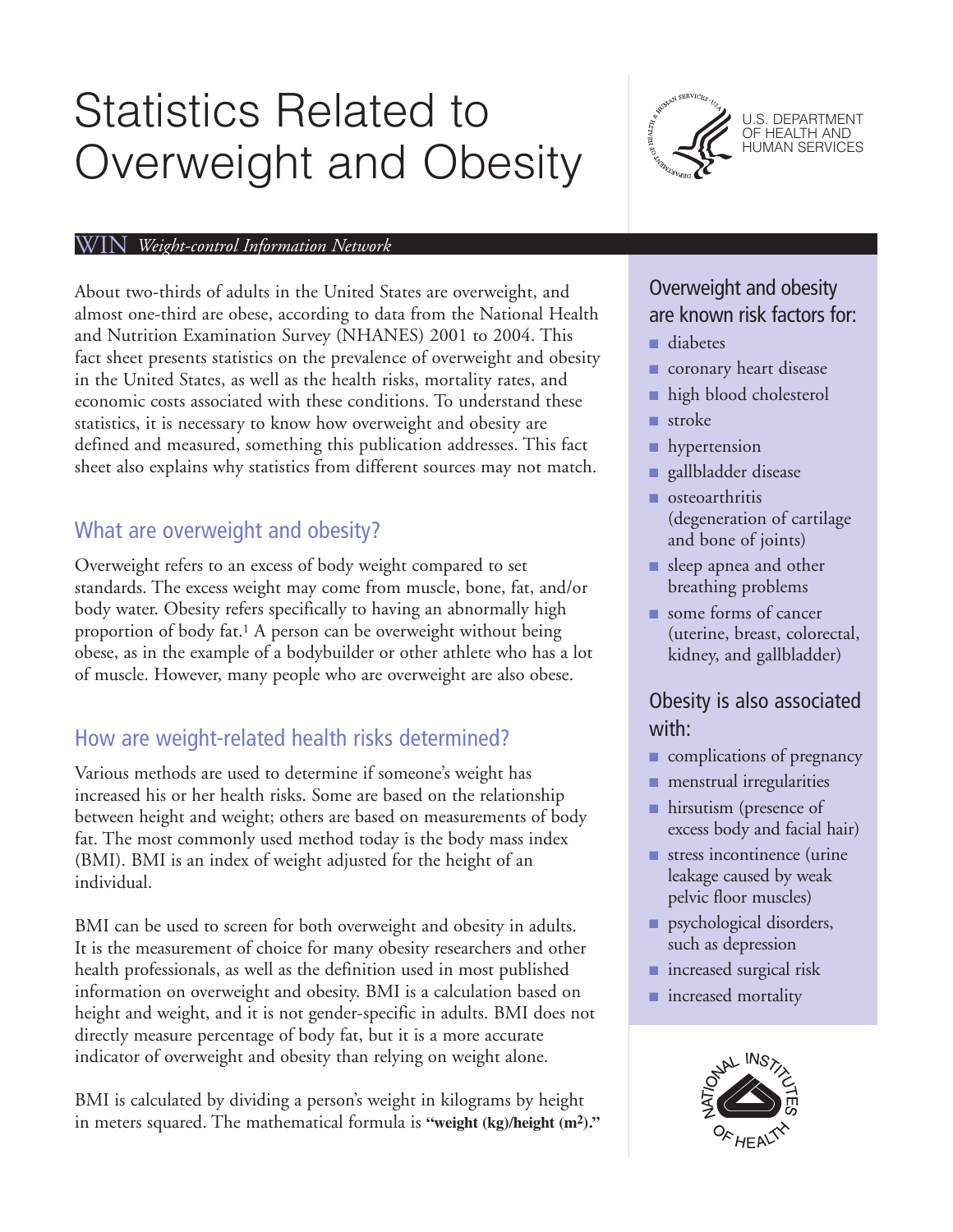To determine BMI using pounds and inches, multiply weight in pounds by 704.5,\* divide the result by height in inches, and then divide that result by height in inches a second time. (You can also use the BMI calculator at *www.nhlbisupport.com/bmi* or check the chart below.)

*\* The multiplier 704.5 is used by the National Institutes of Health (NIH). Other organizations may use a slightly different multiplier; for example, the American Dietetic Association suggests multiplying by 700. The variation in outcome (a few tenths) is insignificant.*

#### Body Mass Index Table

To use the table, find the appropriate height in the left-hand column and then move across to a given weight. The number at the top of the column is the BMI at that height and weight. Pounds have been rounded off.

| <b>BMI</b>                | 19  | 20  | 21  | 22  | 23  | 24  | 25  | 26  | 27  | 28                          | 29  | 30  | 31  | 32  | 33  | 34  | 35  | 36  | 37  | 38  | 39  | 40  |
|---------------------------|-----|-----|-----|-----|-----|-----|-----|-----|-----|-----------------------------|-----|-----|-----|-----|-----|-----|-----|-----|-----|-----|-----|-----|
| <b>Height</b><br>(inches) |     |     |     |     |     |     |     |     |     | <b>Body Weight (pounds)</b> |     |     |     |     |     |     |     |     |     |     |     |     |
| 58                        | 91  | 96  | 100 | 105 | 110 | 115 | 119 | 124 | 129 | 134                         | 138 | 143 | 148 | 153 | 158 | 162 | 167 | 172 | 177 | 181 | 186 | 191 |
| 59                        | 94  | 99  | 104 | 109 | 114 | 119 | 124 | 128 | 133 | 138                         | 143 | 148 | 153 | 158 | 163 | 168 | 173 | 178 | 183 | 188 | 193 | 198 |
| 60                        | 97  | 102 | 107 | 112 | 118 | 123 | 128 | 133 | 138 | 143                         | 148 | 153 | 158 | 163 | 168 | 174 | 179 | 184 | 189 | 194 | 199 | 204 |
| 61                        | 100 | 106 | 111 | 116 | 122 | 127 | 132 | 137 | 143 | 148                         | 153 | 158 | 164 | 169 | 174 | 180 | 185 | 190 | 195 | 201 | 206 | 211 |
| 62                        | 104 | 109 | 115 | 120 | 126 | 131 | 136 | 142 | 147 | 153                         | 158 | 164 | 169 | 175 | 180 | 186 | 191 | 196 | 202 | 207 | 213 | 218 |
| 63                        | 107 | 113 | 118 | 124 | 130 | 135 | 141 | 146 | 152 | 158                         | 163 | 169 | 175 | 180 | 186 | 191 | 197 | 203 | 208 | 214 | 220 | 225 |
| 64                        | 110 | 116 | 122 | 128 | 134 | 140 | 145 | 151 | 157 | 163                         | 169 | 174 | 180 | 186 | 192 | 197 | 204 | 209 | 215 | 221 | 227 | 232 |
| 65                        | 114 | 120 | 126 | 132 | 138 | 144 | 150 | 156 | 162 | 168                         | 174 | 180 | 186 | 192 | 198 | 204 | 210 | 216 | 222 | 228 | 234 | 240 |
| 66                        | 118 | 124 | 130 | 136 | 142 | 148 | 155 | 161 | 167 | 173                         | 179 | 186 | 192 | 198 | 204 | 210 | 216 | 223 | 229 | 235 | 241 | 247 |
| 67                        | 121 | 127 | 134 | 140 | 146 | 153 | 159 | 166 | 172 | 178                         | 185 | 191 | 198 | 204 | 211 | 217 | 223 | 230 | 236 | 242 | 249 | 255 |
| 68                        | 125 | 131 | 138 | 144 | 151 | 158 | 164 | 171 | 177 | 184                         | 190 | 197 | 204 | 210 | 216 | 223 | 230 | 236 | 243 | 249 | 256 | 262 |
| 69                        | 128 | 135 | 142 | 149 | 155 | 162 | 169 | 176 | 182 | 189                         | 196 | 203 | 210 | 216 | 223 | 230 | 236 | 243 | 250 | 257 | 263 | 270 |
| 70                        | 132 | 139 | 146 | 153 | 160 | 167 | 174 | 181 | 188 | 195                         | 202 | 209 | 216 | 222 | 229 | 236 | 243 | 250 | 257 | 264 | 271 | 278 |
| 71                        | 136 | 143 | 150 | 157 | 165 | 172 | 179 | 186 | 193 | 200                         | 208 | 215 | 222 | 229 | 236 | 243 | 250 | 257 | 265 | 272 | 279 | 286 |
| 72                        | 140 | 147 | 154 | 162 | 169 | 177 | 184 | 191 | 199 | 206                         | 213 | 221 | 228 | 235 | 242 | 250 | 258 | 265 | 272 | 279 | 287 | 294 |
| 73                        | 144 | 151 | 159 | 166 | 147 | 182 | 189 | 197 | 204 | 212                         | 219 | 227 | 235 | 242 | 250 | 257 | 265 | 272 | 280 | 288 | 295 | 302 |
| 74                        | 148 | 155 | 163 | 171 | 179 | 186 | 194 | 202 | 210 | 218                         | 225 | 233 | 241 | 249 | 256 | 264 | 272 | 280 | 287 | 295 | 303 | 311 |
| 75                        | 152 | 160 | 168 | 176 | 184 | 192 | 200 | 208 | 216 | 224                         | 232 | 240 | 248 | 256 | 264 | 272 | 279 | 287 | 295 | 303 | 311 | 319 |
| 76                        | 156 | 164 | 172 | 180 | 189 | 197 | 205 | 213 | 221 | 230                         | 238 | 246 | 254 | 263 | 271 | 279 | 287 | 295 | 304 | 312 | 320 | 328 |

Source: *Clinical Guidelines on the Identification, Evaluation, and Treatment of Overweight and Obesity in Adults,* NHLBI, September 1998.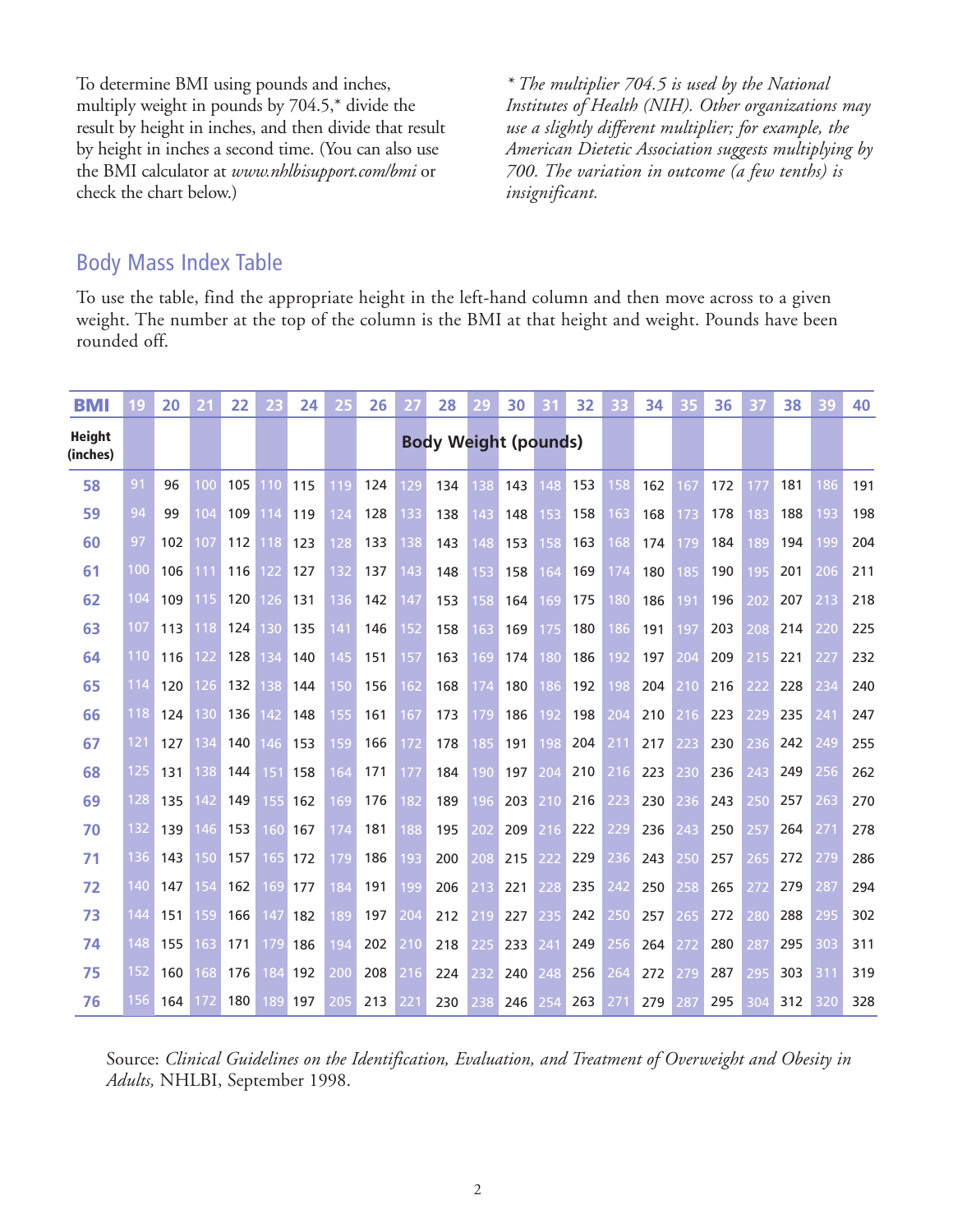An expert panel convened by the National Heart, Lung, and Blood Institute (NHLBI) in cooperation with the National Institute of Diabetes and Digestive and Kidney Diseases (NIDDK), both part of NIH, identified overweight as a BMI of 25 to 29.9 kg/m2, and obesity as a BMI of 30 kg/m2 or greater. However, overweight and obesity are not mutually exclusive, since people who are obese are also overweight.<sup>1</sup> Defining overweight as a BMI of 25 or greater is consistent with the recommendations of the World Health Organization (WHO)2 and most other countries.

Calculating BMI is simple, quick, and inexpensive—but it does have limitations. One problem with using BMI as a measurement tool is that very muscular people may fall into the "overweight" category when they are actually healthy and fit. Another problem with using BMI is that people who have lost muscle mass, such as the elderly, may be in the "healthy weight" BMI category (BMI 18.5 to 24.9) when they actually have reduced nutritional reserves. BMI, therefore, is useful as a screening tool for individuals and as a general guideline to monitor trends in the population, but by itself is not diagnostic of an individual patient's health status. Further assessment of patients should be performed to evaluate their weight status and associated health risks.

For more information on measuring overweight and obesity, see *Weight and Waist Measurement: Tools for Adults*.

#### Why do statistics about overweight and obesity differ?

The definitions or measurement characteristics for overweight and obesity have varied over time, from study to study, and from one part of the world to another. The varied definitions affect prevalence statistics and make it difficult to compare data from different studies. Prevalence refers to the total number of existing cases of a disease or condition in a given population at a given time. Some overweight- and obesity-related prevalence rates are presented as crude or unadjusted estimates, while others are *age-adjusted* estimates. Unadjusted prevalence estimates are used to present crosssectional data for population groups at a given point or time period, without accounting for the effect of different age variations among groups. For age-adjusted rates, statistical procedures are used to remove the effect of age differences when comparing two or more populations at one point in time, or one population at two or more points in time. Unadjusted estimates and age-adjusted estimates will yield slightly different values.

Previous studies in the United States have used the 1959 or the 1983 Metropolitan Life Insurance tables of desirable weight-for-height as the reference for overweight.3 More recently, many Government agencies and scientific health organizations have estimated overweight using data from a series of cross-sectional surveys called the National Health Examination Surveys (NHES) and NHANES. The National Center for Health Statistics (NCHS) of the Centers for Disease Control and Prevention (CDC) conducted these surveys. Each had three cycles: NHES I, II, and III spanned the period from 1960 to 1970, and NHANES I, II, and III were conducted in the 1970s, 1980s, and early 1990s. Since 1999, NHANES has become a continuous survey.

Many earlier reports use a statistically derived definition of overweight from NHANES II (1976 to 1980). This definition (based on the gender-specific 85th percentile values of BMI for 20- to 29-year-olds) is a BMI greater than or equal to  $(2)$  27.3 for women and 27.8 for men. NHANES II further defines "severe overweight" (based on 95th percentile values) as a BMI **>** 31.1 for men and a BMI **>** 32.2 for women.4 Some studies round these numbers to a whole number, which affects the statistical prevalence. In 1995, WHO recommended a classification for three "grades" of overweight using BMI cutoff points of 25, 30, and 40.5 WHO suggested an additional cutoff point of 35 and slightly different terminology in 1998.<sup>2</sup>

The expert panel convened by NHLBI and NIDDK released a report in September 1998 that provided definitions for overweight and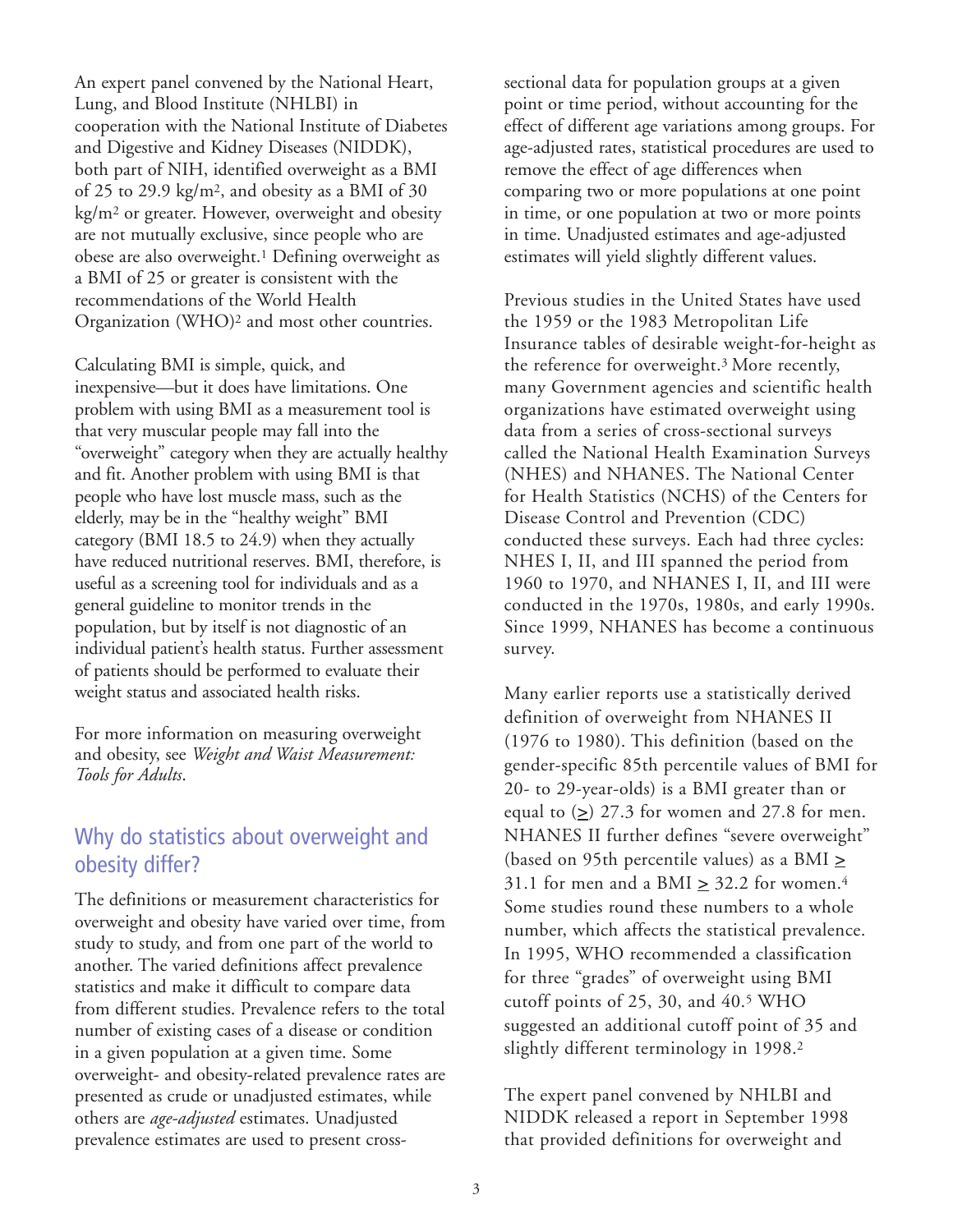obesity similar to those used by WHO. The panel identified overweight as a BMI  $\geq$  25 to less than ( $\lt$ ) 30, and obesity as a BMI  $\geq$  30. These definitions, widely used by the Federal Government and more frequently by the broader medical and scientific communities, are based on evidence that health risks increase in individuals with a BMI **>** 25.

BMI cutoff points are a *guide* for definitions of overweight and obesity and are useful for comparative purposes across populations and over time; however, the health risks associated with overweight and obesity are on a continuum and do not necessarily correspond to rigid cutoff points. For example, an overweight individual with a BMI of 29 does not acquire additional health consequences associated with obesity simply by crossing the BMI threshold of **>** 30. However, health risks generally increase with increasing BMI.

### Prevalence Statistics Related to Overweight and Obesity\*

Overweight and obesity are found worldwide, and the prevalence of these conditions in the United States ranks high along with other developed nations.

Below are some frequently asked questions and answers about overweight and obesity statistics. Data are based on NHANES 2001 to 2004. Unless otherwise specified, the figures given represent age-adjusted estimates. Age-adjusted estimates are used in order to account for the age variations among groups being compared. Population numbers are based on estimates from the U.S. Census Bureau's *Current Population Survey*.

- Q: How many adults age 20 and older are overweight or obese (BMI **>** 25)?
- A: About two-thirds of U.S. adults are overweight or obese.6

| All Adults |  | 133.6 million (66 percent)  |
|------------|--|-----------------------------|
| Women      |  | 65 million (61.6 percent)   |
| Men        |  | 68.3 million (70.5 percent) |

*\* The statistics presented here are based on the following definitions unless otherwise specified: healthy weight = BMI > 18.5 to < 25; overweight = BMI*  $\geq$  25 to < 30; obesity = *BMI*  $\geq$  30; and extreme *obesity* =  $BMI \geq 40$ .

- Q: How many adults age 20 and older are obese (BMI **>** 30)?
- A: Nearly one-third of U.S. adults are obese.<sup>6</sup>

| All Adults | 63.3 million | $(31.4)$ percent) |
|------------|--------------|-------------------|
| Women      | 35 million   | $(33.2)$ percent) |
| Men        | 28.6 million | $(29.5)$ percent) |

- Q: How many adults age 20 and older are at a healthy weight (BMI**>**18.5 through 24.9)?
- A: Less than one-third of U.S. adults are at a healthy weight.<sup>6</sup>

| All Adults | 65.4 million | $(32.3)$ percent) |
|------------|--------------|-------------------|
| Women      | 38.1 million | $(36.1)$ percent) |
| Men        | 27.4 million | $(28.3)$ percent) |

- Q: How has the prevalence of overweight and obesity in adults changed over the years?
- A: The prevalence has steadily increased over the years among both genders, all ages, all racial and ethnic groups, all educational levels, and all smoking levels.7 From 1960 to 2004, the prevalence of overweight increased from 44.8 to 66 percent in U.S. adults age 20 to 74.6 The prevalence of obesity during this same time period more than doubled among adults age 20 to 74 from 13.3 to 32.1 percent, with most of this rise occurring since 1980.6
- Q: What is the prevalence of overweight or obesity in minorities?
- A: Among women, the age-adjusted prevalence of overweight or obesity (BMI  $\geq$  25) in racial and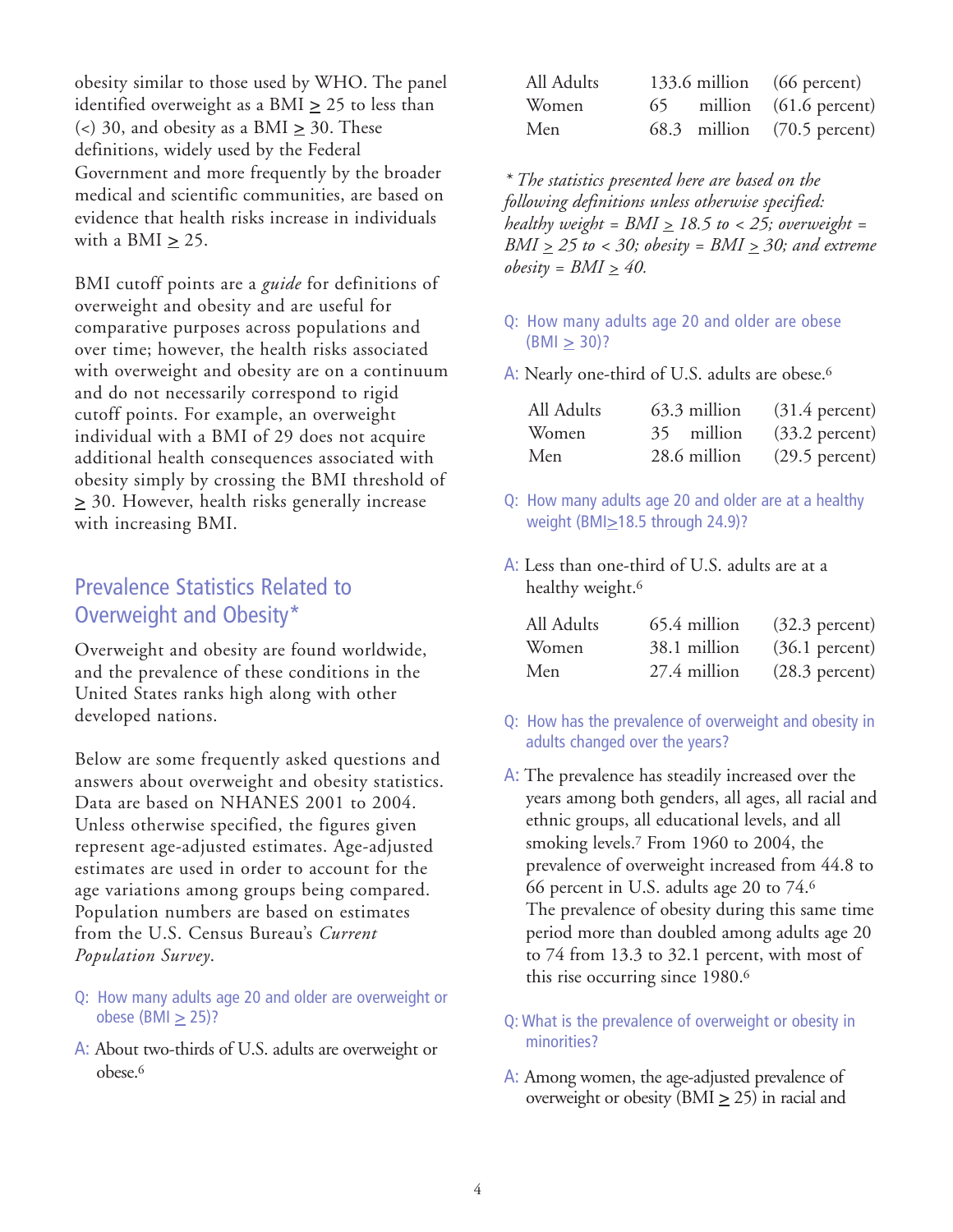ethnic minorities is higher among non-Hispanic Black and Mexican-American women than among non-Hispanic White women. Among men, there is little difference in prevalence among these three groups.6 Sufficient data for other racial and ethnic minorities has not yet been collected.

Non-Hispanic Black Women: 79.6 percent Mexican-American Women: 73 percent Non-Hispanic White Women: 57.6 percent

Non-Hispanic Black Men: 67 percent Mexican-American Men: 74.6 percent Non-Hispanic White Men: 71 percent *(Statistics are for populations age 20 and older.)* 

Studies using this definition of overweight and obesity provide ethnicity-specific data only for

these three racial and ethnic groups. Studies using different BMI cutoff points derived from NHANES II data to define overweight and obesity have reported a high prevalence of overweight and obesity among Hispanics and American Indians. The prevalence of overweight and obesity in Asian Americans is lower than in the population as a whole.1

- Q: What is the prevalence of overweight and obesity in children and adolescents?
- A: While there is no generally accepted definition for *obesity* as distinct from *overweight* in children and adolescents, the prevalence of overweight\* is increasing for children and adolescents in the United States. Approximately 17.5 percent of



#### Figure 1. Overweight and Obesity, by Age: United States, 1960-2004

Source: CDC/NCHS, *Health, United States, 2006*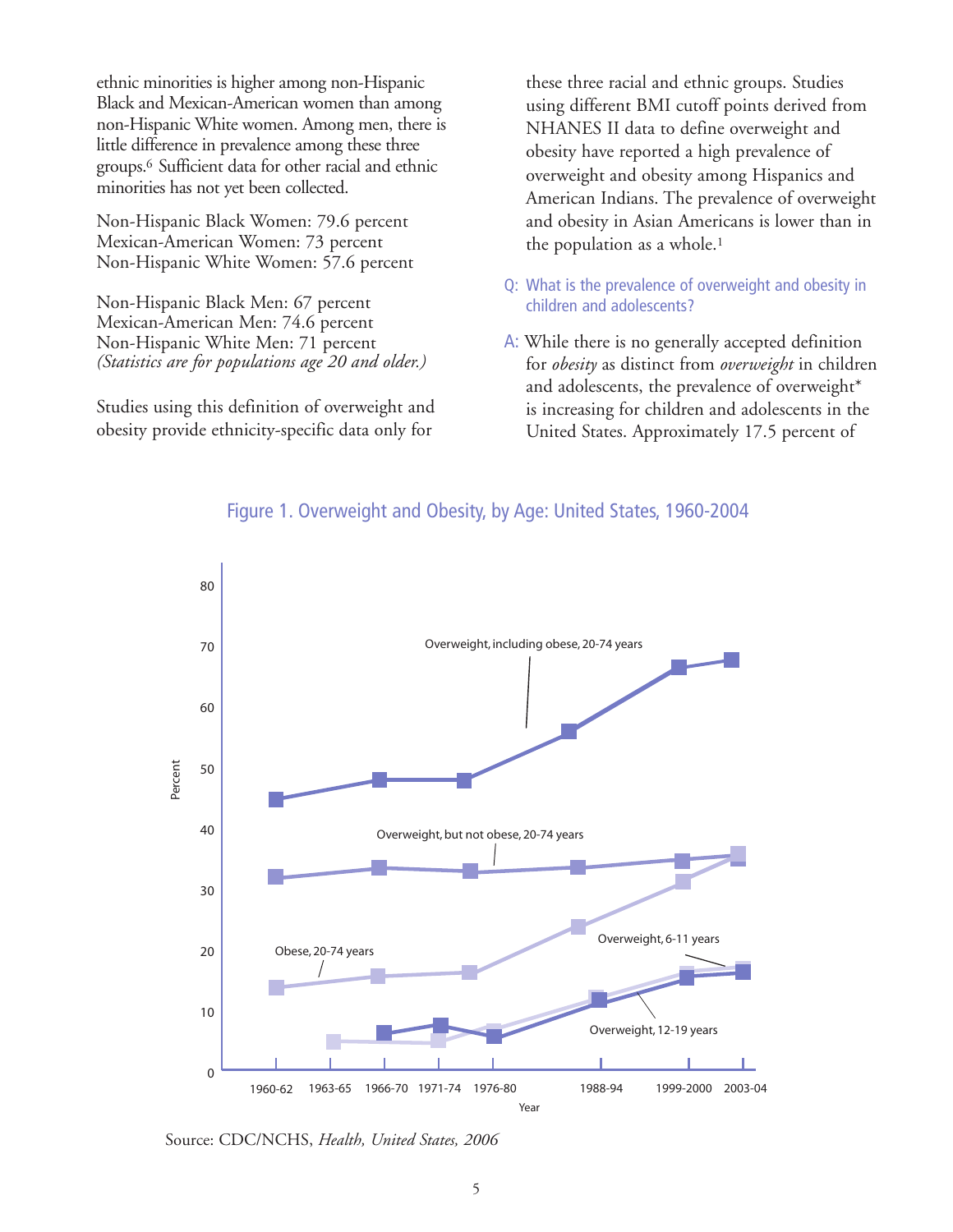children (age 6 to 11) and 17 percent of adolescents (age 12 to 19) were overweight in 2001 to 2004.<sup>6</sup>

*\* Overweight is defined by the sex- and age-specific 95th percentile cutoff points of the 2000 CDC growth charts. The revised growth charts incorporate smoothed BMI percentiles and are based on data from NHES II (1963 to 1965) and III (1966 to 1970), and NHANES I (1971 to 1974), II (1976 to 1980), and III (1988 to 1994). The CDC BMI growth charts specifically excluded NHANES III data for children older than 6 years.8*

- Q: What is the mortality rate associated with obesity?
- A: Most studies show an increase in mortality rates associated with obesity. Individuals who are obese have a 10- to 50-percent increased risk of death from all causes, compared with healthy weight individuals (BMI 18.5 to 24.9). Most of the increased risk is due to cardiovascular causes.1 Obesity is associated with about 112,000 excess deaths per year in the U.S. population relative to healthy weight individuals.<sup>9</sup>

# Economic Costs Related to Overweight and Obesity

As the prevalence of overweight and obesity has increased in the United States, so have related health care costs—both direct and indirect. Direct health care costs refer to preventive, diagnostic, and treatment services such as physician visits, medications, and hospital and nursing home care. Indirect costs are the value of wages lost by people unable to work because of illness or disability, as well as the value of future earnings lost by premature death.

Most of the statistics presented here represent the economic cost of overweight and obesity in the United States in 1995, updated to 2001 dollars.10 Unless otherwise noted, these statistics are adapted from Wolf and Colditz<sup>11</sup>, who based their data on existing epidemiological studies that defined overweight and obesity as a BMI **>** 29. Because the prevalence of overweight and obesity has increased since 1995, the costs today are higher than the figures given here.

- Q: What is the cost of overweight and obesity?
- A: **Total cost:** \$117 billion **Direct cost:** \$61 billion\* **Indirect cost:** \$56 billion

*\*A recent study estimated annual medical spending due to overweight and obesity (BMI*  $\geq$  *25) to be as much as \$92.6 billion in 2002 dollars—9.1 percent of U.S. health expenditures.12*

- Q: What is the cost of lost productivity related to overweight and obesity?
- A: The cost of lost productivity related to obesity among Americans age 17 to 64 is \$3.9 billion. This value considers the following annual numbers (for 1994):

**Workdays lost:** \$39.3 million **Physician office visits:** \$62.7 million **Restricted-activity days:** \$239 million **Bed-days:** \$89.5 million

# Other Statistics Related to Overweight and Obesity

- Q: How physically active is the U.S. population?
- A: Only 26 percent of U.S. adults engage in vigorous leisure-time physical activity three or more times per week (defined as periods of vigorous physical activity lasting 10 minutes or more). About 59 percent of adults do no vigorous physical activity at all in their leisure time.13

About 25 percent of young people (age 12 to 21) participate in light-to-moderate activity (e.g., walking, bicycling) nearly every day. About 50 percent regularly engage in vigorous physical activity. Approximately 25 percent report no vigorous physical activity, and 14 percent report no recent vigorous or light-tomoderate physical activity. <sup>14</sup>

- Q: What is the cost of physical inactivity?
- A: The direct cost of physical inactivity may be as high as \$24.3 billion.<sup>15</sup>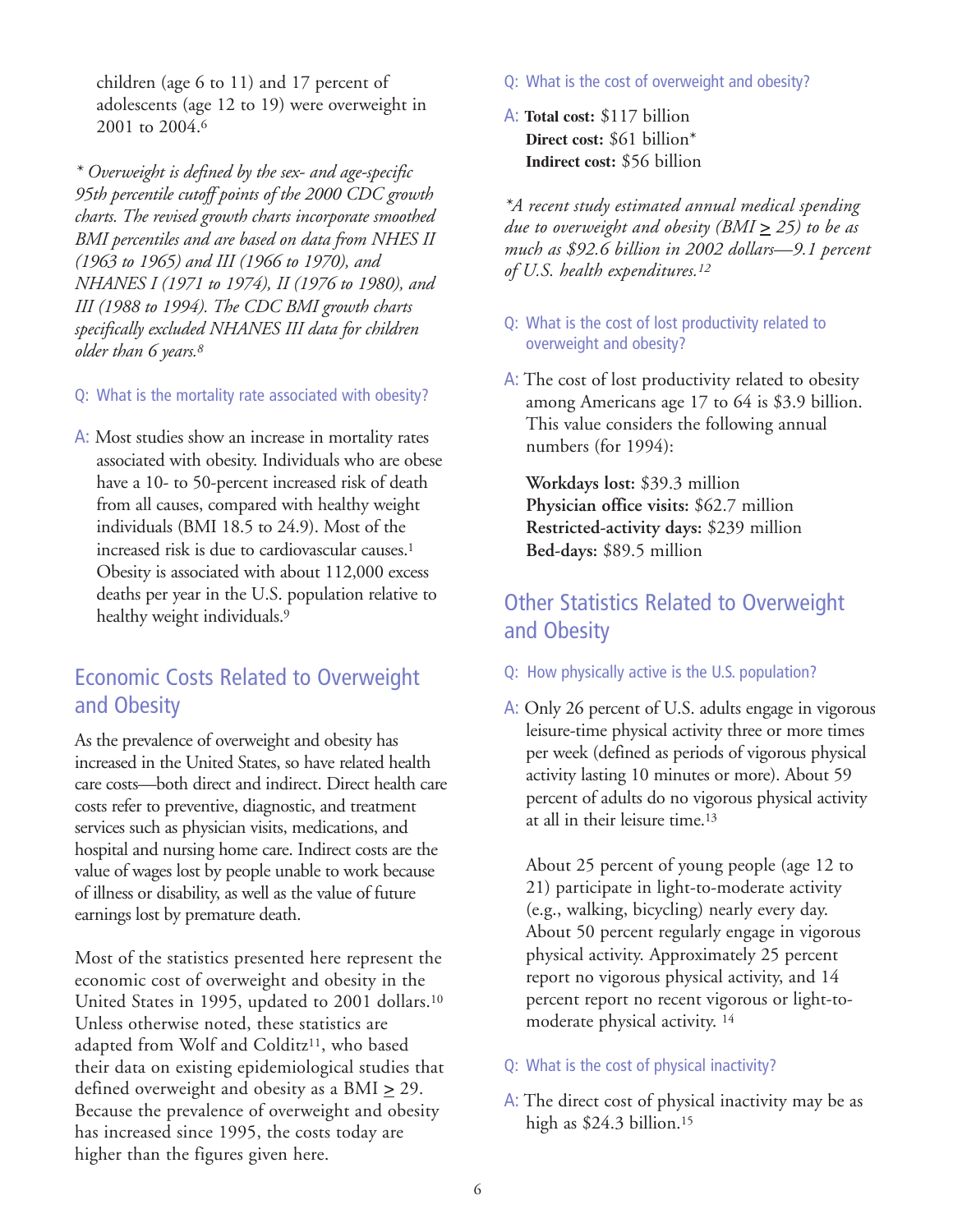#### Q: What are the benefits of physical activity?

A: In addition to helping control weight, physical activity decreases the risk of dying from coronary heart disease and reduces the risk of developing diabetes, hypertension, and colon cancer.14

#### **References**

- <sup>1</sup> Clinical Guidelines on the Identification, Evaluation, and Treatment of Overweight and Obesity in Adults—The Evidence Report. National Institutes of Health, National Heart, Lung, and Blood Institute. September 1998. Available at *www.nhlbi.nih.gov/guidelines/ obesity/ob\_gdlns.htm.*
- <sup>2</sup> World Health Organization. Obesity: Preventing and managing the global epidemic. Report of a World Health Organization Consultation on Obesity, Geneva, 3–5 June, 1997. World Health Organization. Geneva, 1998.
- <sup>3</sup> Flegal KM, Carroll MD, Kuczmarski RJ, Johnson CL. Overweight and obesity in the United States: Prevalence and trends, 1960–1994. *International Journal of Obesity*. 1998; 22:39–47.
- <sup>4</sup> Kuczmarski RJ, Flegal KM. Criteria for definition of overweight in transition: Background and recommendations for the United States. *American Journal of Clinical Nutrition*. 2000; 72:1074–1081.
- <sup>5</sup> Physical status: The use and interpretation of anthropometry. Report of a World Health Organization Expert Committee. World Health Organization: Geneva, 1995 (World Health Organization Technical Report Series; 854).
- <sup>6</sup> National Center for Health Statistics. Chartbook on Trends in the Health of Americans. Health, United States, 2006. Hyattsville, MD: Public Health Service. 2006.
- <sup>7</sup> Mokdad AH, Ford ES, Bowman BA, Dietz WH, Vinicor F, Bales VS, Marks JS. Prevalence of obesity, diabetes, and obesity-related health

risk factors, 2001. *Journal of the American Medical Association*. 2003; 289(1):76–79.

- <sup>8</sup> Kuczmarski RJ, Ogden CL, Guo SS, et al. 2000 Centers for Disease Control and Prevention growth charts for the United States: Methods and development. National Center for Health Statistics. Vital Health Stat 11(246). 2002.
- <sup>9</sup> Flegal KM, Graubard BI, Williamson, DF, Gail MH. Excess deaths associated with underweight, overweight, and obesity. *Journal of the American Medical Association*. 2005; 293(15):1861–7.
- <sup>10</sup> Wolf AM, Manson JE, Colditz GA. The Economic Impact of Overweight, Obesity and Weight Loss. In: Eckel R, ed. *Obesity: Mechanisms and Clinical Management*. Lippincott, Williams and Wilkins; 2002.
- <sup>11</sup> Wolf AM, Colditz GA. Current estimates of the economic cost of obesity in the United States. *Obesity Research*. March 1998; 6(2):97–106.
- <sup>12</sup> Finkelstein EA, Fiebelkorn IC, Wang G. National medical spending attributable to overweight and obesity: How much, and who's paying? *Health Affairs Web Exclusive*. 2003; W3:219–226. Available at *http://content.healthaffairs.org/cgi/content/full/hlth aff.w3.219v1/DC1*.
- 13 Lethbridge-Çejku M, Vickerie J. Summary health statistics for U.S. adults: National Health Interview Survey, 2003. National Center for Health Statistics. Vital Health Stat 10(225). 2005.
- <sup>14</sup> U.S. Department of Health and Human Services. Physical Activity and Health: A Report of the Surgeon General. Centers for Disease Control and Prevention. 1996.
- <sup>15</sup> Colditz GA. Economic costs of obesity and inactivity. *Medicine & Science in Sports & Exercise.* 1999; S663–S667.